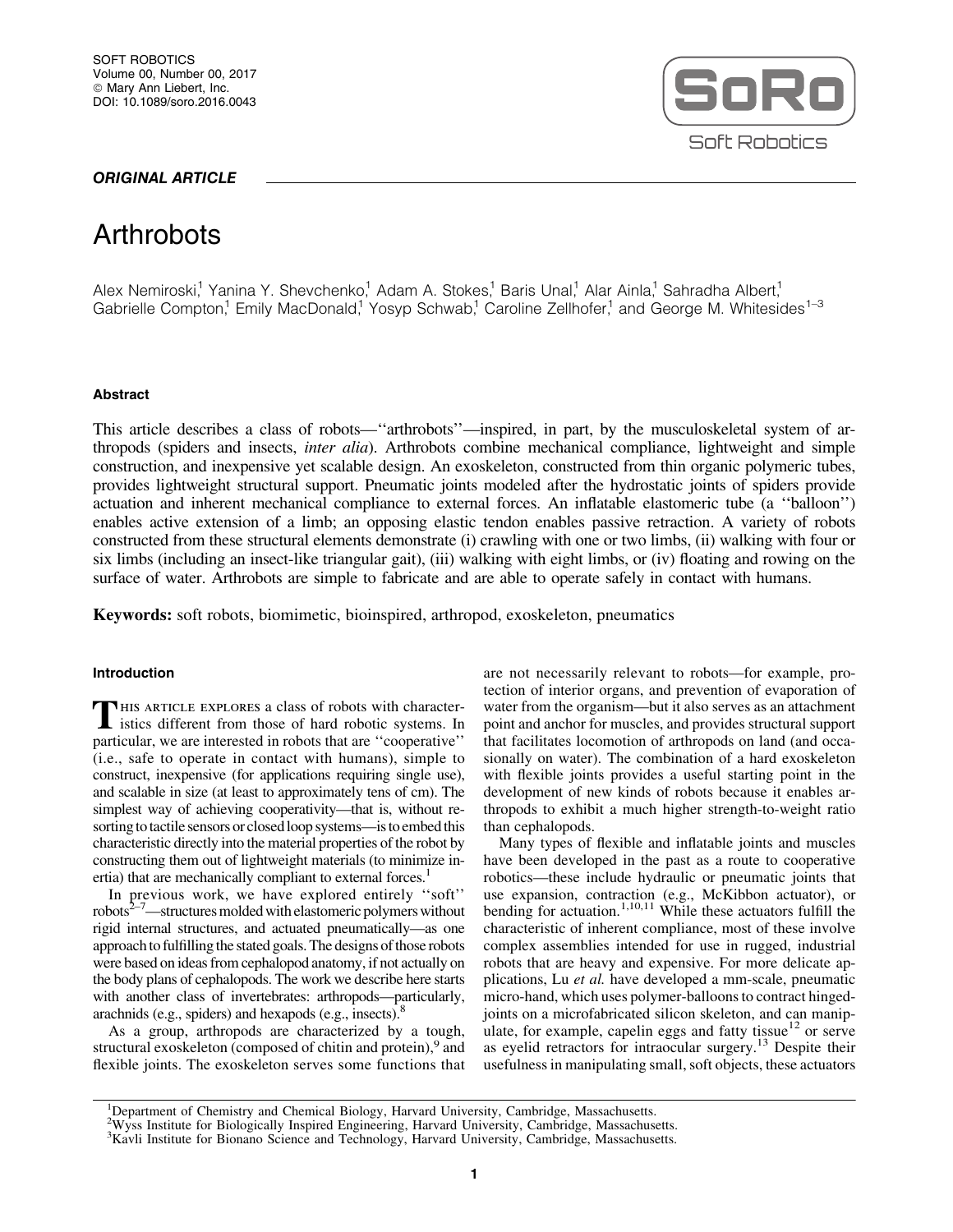were developed as micro-electromechanical systems, which are fragile and difficult to scale beyond several mm.

In another work, Schulz *et al.* developed an eight-legged, pneumatic, robot with a body length of 40-cm and 24 degrees of freedom mediated by joints consisting of hinges actuated by paired, antagonistic balloons.<sup>14</sup> This robot demonstrated the scalability of arthropod-inspired design, but the hard (metal) components complicate the ability to have the robot physically interact safely around humans, animals, and delicate materials. In general, to our knowledge, previously reported robots have not possessed all of the characteristics set forth in this article: mechanical compliance, lightweight and simple construction, and inexpensive yet scalable design.

To develop a suitable type of robot, we took direct inspiration from the morphology of arachnids, which have complex legs (with seven distinct segments), but the mechanism by which they extend the joints in their legs is among the simplest used by arthropods.<sup>15,16</sup> The basic structure of the leg joint of the spider (Fig. 1A–C) has four elements: (i) a flexible hinge that allows motion of rigid segments of exoskeleton relative to one another; (ii) a resting state in which the joint is folded; (iii) a hydraulic mechanism for extending the joint, which involves inflating a hydrostatic element in the joint, using muscles attached to the exoskeleton; (iv) an integrated muscle-flexor, which stretches as the joint extends, and which provides active force for its return to a folded state, when necessary.

#### Methods and Design

Figure 1D–F sketches the arachnid-inspired joint that we designed and Supplementary Movie S1 (Supplementary Data are available online at www.liebertpub.com/soro) shows its operation. The details of fabrication are straightforward; we outline them in detail in the Supplementary Data. In brief, to assemble a pneumatic joint, we (i) cut a section of polypropylene tubing (drinking straws with diameters 7–11 mm) of the appropriate length for a leg; (ii) cut out one or several notches to define the positions and orientation of the joints; (iii) inserted a sealed length of narrow air balloon (coupled to smalldiameter, silicone tubing to transfer gas) into the notch; and (iv) stretched a short elastomeric strip (the ''tendon'') across the inside of the hinge region, with the joint folded, and fixed the ends of this strip to the tube with tape.

Figure 1F shows a sketch of an alternative joint that we designed to include a nonwoven, fiber-based, flexible sleeve to constrain the extent of expansion of the balloon, and therefore, to eliminate the risk of over-inflation and enable the use of static pressures, when necessary. The sleeved joints enable the exertion of greater force (when necessary) through use of pressures that would otherwise over-inflate an unsleeved joint, but at the expense of more complex fabrication. Supplementary Figure S1 shows the steps we used to construct these joints. Supplementary Figure S2 shows an additional "stabilized" joint that we developed by inserting a

FIG. 1. Cross-sectional sketches comparing the anatomy of a spider joint to that of a spider-inspired joint and fabricated joints. (A) Vasculature of a typical spider joint (part of an open circulatory system); joints fold by a bellows-like configuration. (B) Musculature of the typical spider joint. (C) Sketch detailing how hemolymph (the circulatory fluid of an arthropod) flows out of the artery to fill and eventually expand the joint hydraulically to extend the limb. Schematics in  $(A-C)$  are modified from Ref.<sup>15</sup> (D) Sketch of spider-inspired joint formed from a plastic tube with a notch, an elastomeric ''balloon,'' and a passive elastomeric tendon. (E) Sketch detailing the extension of the spider-inspired joint through pneumatic expansion of the elastomeric balloon. (F) Sketch detailing the extension of a spider-inspired joint where pneumatic expansion of the elastomeric balloon is constrained by a fiber-based sleeve that is flexible but inextensible. (G) Schematic of a limb with two identical actuators. Images of a limb with both actuators are unpressurized (H) and pressurized to  $\Delta P = 70$  kPa (I).

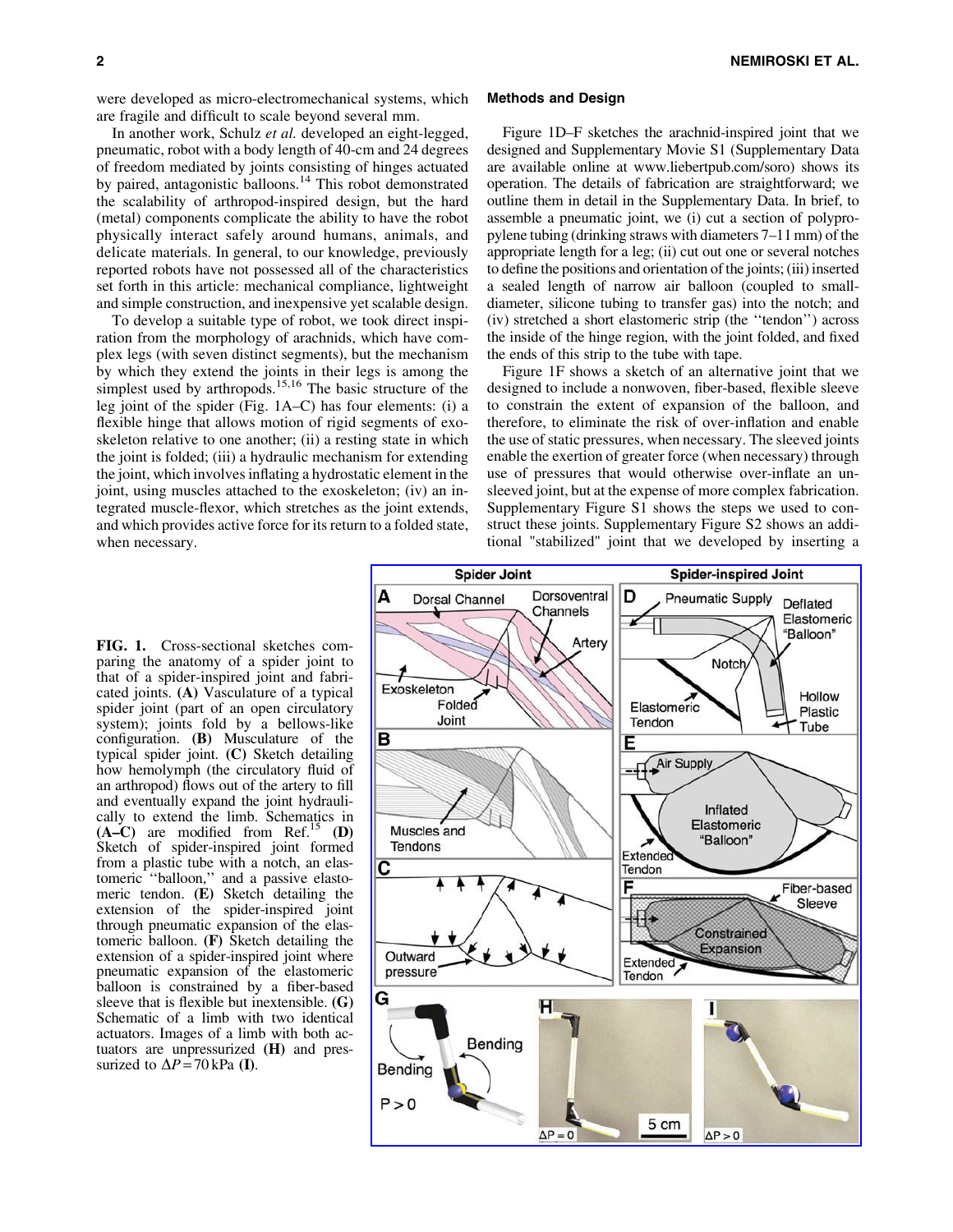folded tube into each joint to reduce out of plane bending of the hinge. We used these stabilized joints exclusively for our largest, eight-legged walker.

This spider-inspired joint is attractive as the basis for a new type of biomimetic robotic system for four reasons. (i) The basic element of an ''exoskeleton'' can be easily provided using lightweight tubes fabricated in commercial organic polymer. (Cylindrical beams provide the best strength-toweight for bending in arbitrary directions.)<sup>17</sup> (ii) Introducing a joint into this structure is accomplished easily by cutting a notch into the tube at the desired point of flexure. (iii) Using an elastomeric material for the inflatable actuator, rather than an inextensible material (e.g., polypropylene), allows the potential energy stored during elastic expansion of the balloon to deflate the balloon rapidly. (iv) Using an elastomeric tendon provides sufficient restoring force necessary to return an extended joint to its bent position when the pressure is release. By using passive, rather than active retraction, we can achieve actuation of a joint with just a single channel. By contrast, joints modeled on other types of arthropods, such as insects,<sup>18</sup> require a pair of active, antagonistic muscles for both extension and retraction of joints, and therefore, at least two channels of actuation per joint.

Figure 1G–I shows a limb with two identical joints with relative axial offset of 180° and Supplementary Figure S3 shows a limb with a single actuated joint. Upon pressurization, the limb extends; upon depressurization, the stretched tendon restores the joint to the unpressurized, folded position. The maximum number of joints is limited by the physical dimensions of the parts: the interior diameter of the tube, and the external diameter of the tubing used to transfer pressurized gas. With larger tubes it would be possible to provide more actuators. These joints can be combined in series, and at any axial, rotational angle. Rather than using a hydrostat (which uses fluidic pressure) to apply the force required for motion, we inflate the balloon pneumatically, using lowpressure air (applied pressure  $P \approx 70$  kPa or 0.7 atm above atmospheric pressure). Pneumatic actuation has the advantages that air is light, it is essentially universally available, and it can be efficiently transferred from point to point through small, flexible, gas-transfer tubes located inside the polypropylene ''exoskeletal'' structure.



FIG. 2. Force exerted by sleeved and un-sleeved joints versus applied pressure. The un-sleeved joints experience snapthrough instability beyond 70 kPa leading to the balloon to burst. Each point is a mean value of three measurements.

## **Results**

#### Force characterization of single joints

Figure 2 shows the force exerted against a scale by extending joints versus the applied pressure. We determined a safe operating pressure of 70 kPa for un-sleeved joints and 200 kPa for sleeved joints. At higher pressures, the unsleeved joint would experience a snap-through (overinflation) of the balloon, while the sleeved joints tended to burst the polymeric tubing. A typical, un-sleeved joint pressurized at 70 kPA exerted a force of  $\sim$  200 mN, extended by  $\sim$  45°, and took  $\sim$  35 ms to extend and  $\sim$  45 ms to retract. A typical, sleeved joint pressurized at 200 kPA exerted a force of  $\sim$  1200 mN, extended by  $\sim$  70°, and took  $\sim$  65 ms to extend and  $\sim$  100 ms to retract (more reinforcement made the joints stronger, but slower). As a comparison, a hydrostatic joint of a spider can extend up to 160°.<sup>9</sup> The plane in which each joint moved was arbitrary (relative to other joints), but was fixed once the leg has been assembled. Repeated testing showed that un-sleeved joints could last for hundreds of cycles of extension and retraction, while sleeved joints could last for thousands of cycles until the rubber tendons snapped and require replacement.

#### Efficiency characterization of single joints

The efficiency  $\eta$  of a joint characterizes the conversation of energy *Qi* input to each joint into useful mechanical work *W.* Although there is no single value of  $\eta$  for these joints that uniquely characterizes their performance—because their force transduction depends strongly on the type of robot and role that the limb plays in the gait—it is still instructive to estimate this quantity for a standard case. We estimated the

efficiency by  $\eta = W/Q_{in}$ , where  $Q_i = \int^{V_1}$ *V*2  $P(V)dV$  is the area

under the measured pressure–volume curve measured while performing mechanical work  $W = mgh$  lifting a mass  $m = 20 g$ over a known height *h*, where  $g = 9.8 \text{ m/s}^2$ . Supplementary Figure S4 shows the setup we used to characterize the thermodynamic efficiency of a pneumatic joint. We used an incompressible fluid (water) rather than air to reduce the compressive losses outside of the joint. We recorded the pressure  $P(t)$  and volume  $V(t)$ , and used them to determine  $Q_i$ . We also calculated the P-V integral for the return cycle to determine the amount of reversible elastic energy  $Q_r$  stored during extension and recovered during retraction. We determined the energy lost to heat by  $\Delta Q = Q_i - Q_r$ .

Figure 3 shows plots of the  $P-V$  hysteresis curves for seven consecutive cycles for both loaded and unloaded cases for both an un-sleeved joint (Fig. 3A) and a sleeved joint (Fig. 3B). The regular joint lifted the mass by  $h = 4.8$  cm and yielded an efficiency of  $\eta = 1\%$ ; the remaining energy went into reversible expansion of the balloon/tendon (90%) or irreversible loss (9%). The sleeved joint lifted the mass by  $h = 6.0$  cm and yielded  $\eta = 2\%$ ; the remaining energy went into reversible expansion of the balloon/tendon (76%) or irreversible loss (22%). Because most work goes into the expansion of the elastomeric elements, it can be decreased by optimized choice of polymer or by replacing the elastomeric balloons entirely with inextensible pouches that eliminate the reversible, elastic expansion of the balloon. This approach, however, could slow down the motion of a joint because the elastomeric tendon would have to perform all the work in the retraction phase.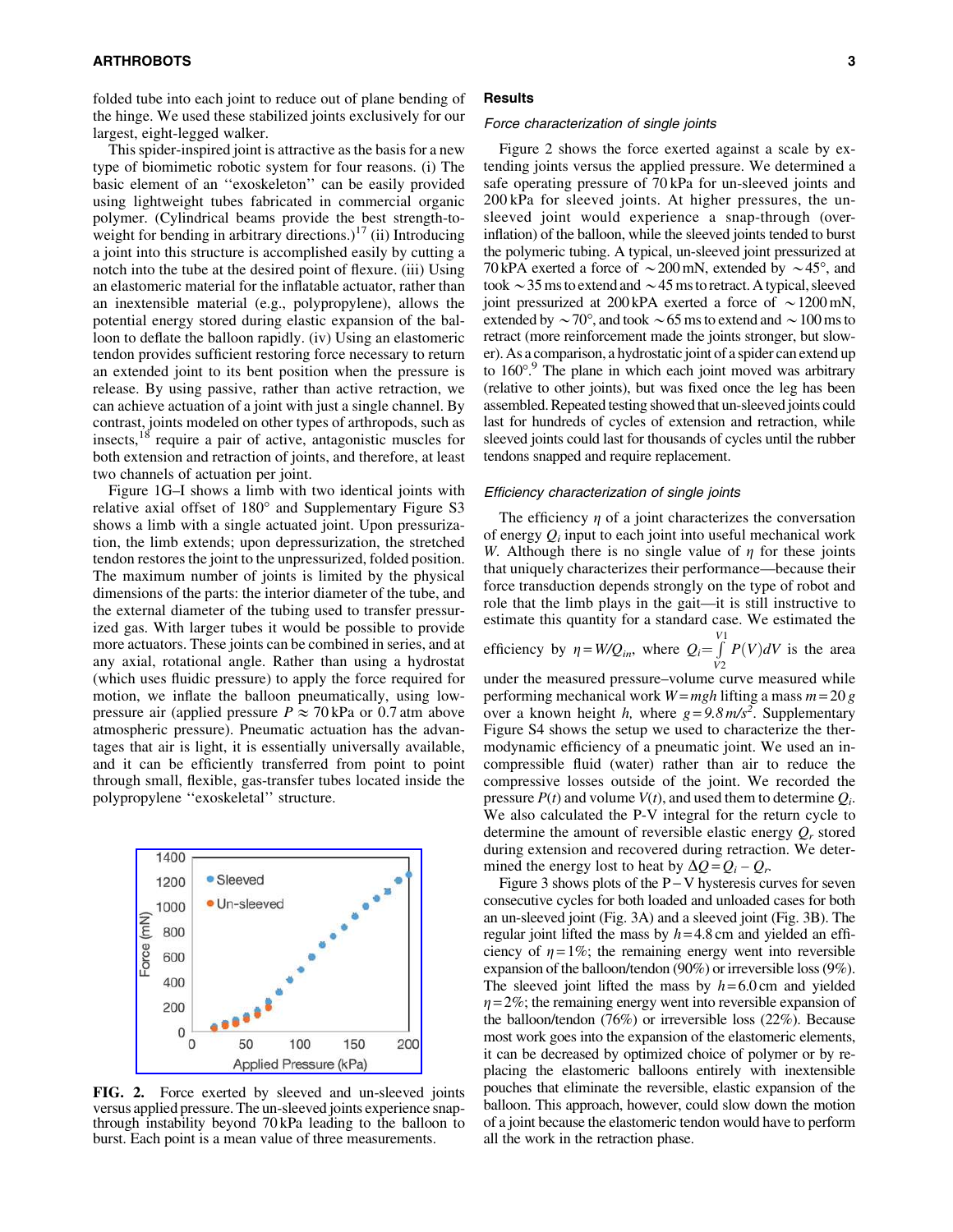#### 4 NEMIROSKI ET AL.



FIG. 3. P–V energy calculations. (A) (*Left*) P–V hysteresis curves for extension and retraction of a regular (un-sleeved) joint when loaded and unloaded. (*Right*) Calculated energy values for un-sleeved joint. (B) (*Left*) P–V hysteresis curves for extension and retraction of a sleeved joint when loaded and unloaded. (*Right*) Calculated energy values for sleeved joint.

In general, the efficiency of inflation-based elastomeric actuators is low, $^{19}$  and is not only dominated by the work necessary to extend and/or compress the elastomer, but also depends on the strain, strain rate, and viscous losses due to turbulence and shear in the flowing gas. $20$  Although the systems we have studied here were not designed to show high efficiency, other soft actuators relying on deflation rather than inflation, and operating at low strain, show thermodynamic efficiencies of 25–35%, which is comparable to human muscle.<sup>21</sup>

#### Elementary crawling and walking arthrobots

To explore the opportunities and limitations of these joints, we developed several types of multi-legged robots, which we refer to as ''arthrobots'' because they (i) use a mechanism of actuation that is inspired, in-part, by the joints of spiders, and (ii) use gaits that resemble those used by different insects (specifically, the more advanced walking and rowing arthrobots). Supplementary Figure S5 and Supplementary Movies S2–S5 show the motion of some of the elementary crawlers and walkers that can be assembled using two to eight joints. Adhering the tubes together with hot-melt adhesive enabled the construction of a rigid ''body'' for the arthrobots. For example, to create T-type junctions, we cut a hole in the side of one tube, inserted the other, and secured the connection with hot-melt adhesive. Transparent polypropylene tubing (which is not always clearly visible in the figures) used for gas transfer connects each joint to an external source of pressurized gas through appropriate valves that control the timing of extension and folding of the individual joints.

#### Six-legged walking arthrobot

Figure 4 and Supplementary Movies S6–S8 show a sixlegged, walking arthrobot moving over flat, irregular, tilted, and unsymmetrical surfaces. This arthrobot measured 20 cm long and weighed 38 g. Each leg had two degrees-of-freedom provided by two joints that were independently controllable. The range of extension and pattern of motion during each cycle of actuation was primarily determined by three factors: (i) the relative orientation of these joints, (ii) the pressure supplied to each joint upon activation, and (iii) the amount of restoring force provided by each elastomeric tendon (controlled by their length and position on each joint).

Each cycle of motion starts with the leg in the ''rear'' position. To operate all 12 joints, we used a set of solenoid valves connected to an Arduino Due circuit board. An appropriate sequence of pressurization, implemented in Matlab (Mathworks), first lifted the leg from the surface, then moved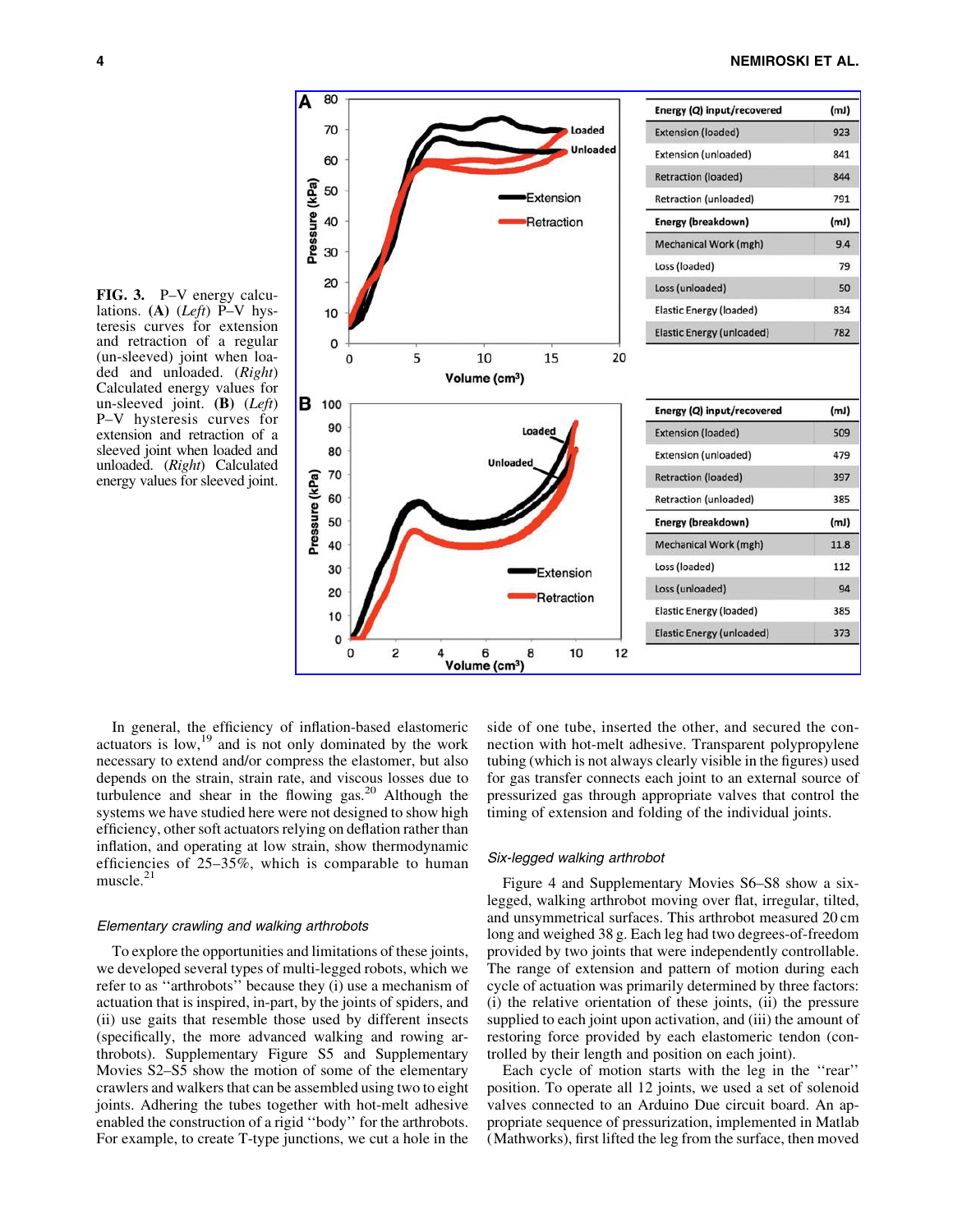

FIG. 4. A six-legged, walking arthrobot. (A) A schematic diagram showing design of the six-legged walker and the directions of motion for each joint. (B–D) A series of three photographs showing the alternating tripedal gait used by this six-legged arthrobot for forward locomotion. The ruler pictured is 38 cm long. (E) The six-legged arthrobot climbing a flat, cardboard surface inclined at  $35^{\circ}$  from horizontal; (F) The arthrobot navigating both inclining and declining terrain; (G) The arthrobot navigating a step. We include movies of the locomotion of this arthrobot in the Supplementary Data.

it forward, down to the surface, and finally backwards to exert forward thrust. To enable the arthrobot to walk forward, we implemented a so-called ''triangular'' gate or ''tripod'' gait, which is a common gait used by six-legged insects<sup>22</sup>: first three legs (the middle leg on one side and the outer legs on the other, forming a triangular shape) move simultaneously, and then the remaining three legs follow suit. The triangular gait ensures a stable three-point suspension at all times during locomotion.

## Eight-legged walking arthrobot

Figure 5 and Supplementary Movie S9 shows an eightlegged, walking arthrobot moving on a flat surface. This arthrobot measured 60 cm long and weighed 150 g. Like the six-legged arthrobot, each leg had 2 degrees-of-freedom (provided by a pair of independently controllable joints) to enable each limb to first move up (off the ground), then forward, down (back to the ground), and back (for forward

thrust). For this arthrobot, we used sleeve-reinforced joints (Fig. 1F) for all 16 joints to enable (i) precise timing of actuation (by holding static pressures without over-expanding) and (ii) the use of sufficient pressures ( $\sim$  200 kPA) to support the weight of the robot and enable it to progress forward. We attached additional ''long'' tendons (Fig. 5A) to the middle pair of legs to provide additional retracting force for extended limbs, and used stabilized joints to reduce bending out of the hinging plane for all joints.

To enable this arthrobot to progress forward, we implemented a gait that positions each limb, individually, into the forward position, and then moves all limbs back in unison. This gait ensured stable suspension at all times. In principle, more advanced gaits (including the ripple gait used by spiders) would be possible by independently controlling the flow rate to each joint. We include further details about the construction and locomotion of this arthrobot in the Supplementary Data.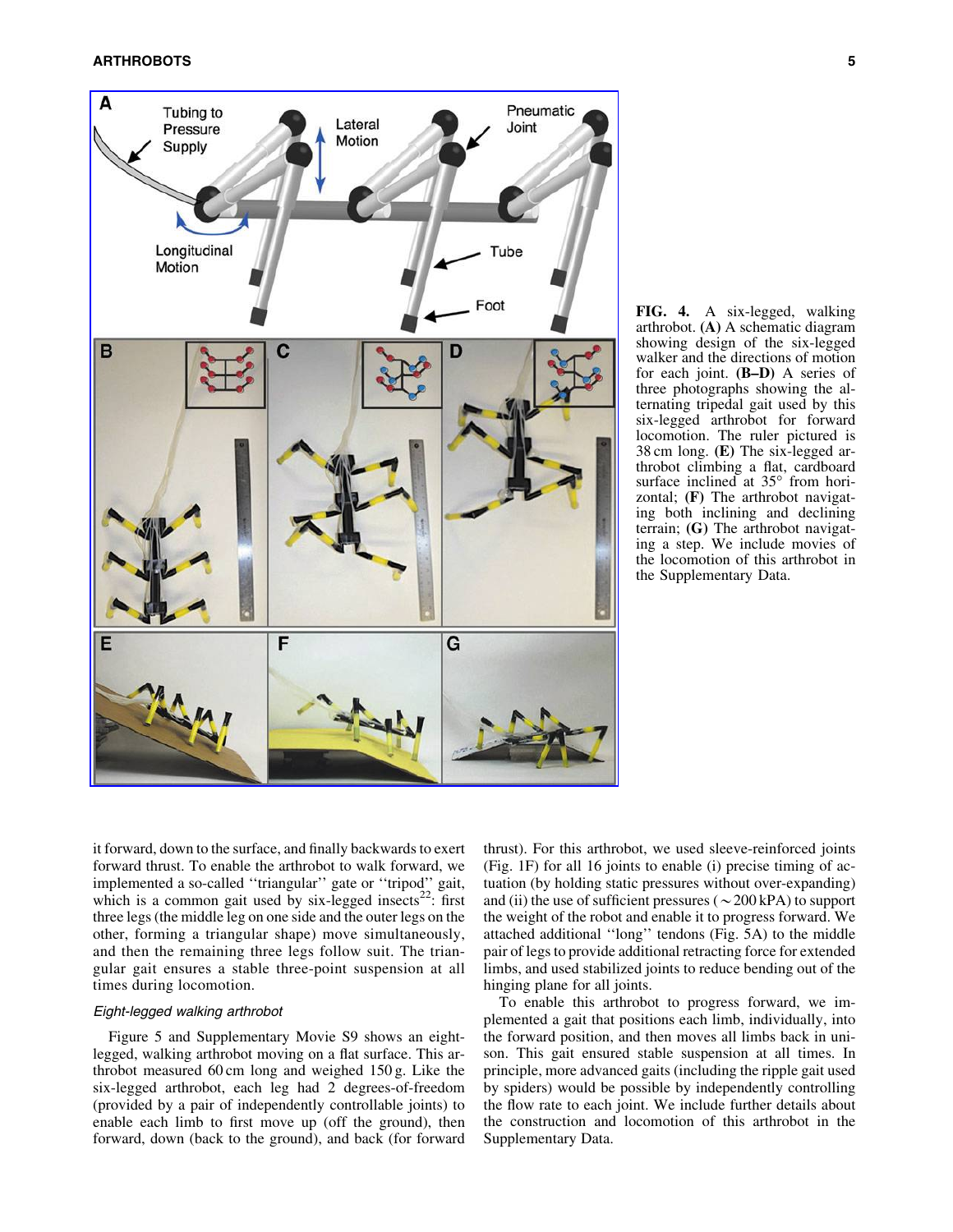

#### Rowing arthrobot

Figure 6 and Supplementary Movie S10 shows another type of arthrobot that uses buoyancy to float and a two-limbed rowing action for locomotion across the surface of water. This arthrobot measured 50-cm across, weighed 25 g, and used the hydrophobicity of the exoskeletal tubes (increased by applying a thin layer of hydrophobic silicon grease to the tubing of the ''foot'') combined with its natural buoyancy (the ends of the legs are sealed) to prevent the robot from sinking.

The middle pair of limbs performed a rowing motion while the front and back legs provided static support, buoyancy, and stabilization on the surface of the water. The middle pair of legs of this arthrobot consisted of two bending actuators angled at 90° relative to each other. One actuator produced a bending motion parallel to the surface of the water (joints labeled as B1 and B2 in Fig. 6), and the other produced bending in the direction orthogonal to the surface of the water (joints labeled as A1 and A2 in Fig. 6). This arrangement enabled the middle pair of legs to exhibit a rotational motion that was similar to the rowing action performed by the middle limbs of Gerridae (i.e., "water striders").<sup>23–25</sup> We used sleeved joints for these actuators to constrain the expansion of the balloons, and therefore, to enable the use of sufficient pressures (and therefore, force) to enable progressive movement. We include more details in the Supplementary Data.

### Conclusion

This article demonstrates a simple strategy for constructing multi-legged robots that mimic some of the important musculoskeletal features of arthropods. Central to this strategy is an actuated, pneumatic joint that is loosely modeled on the architecture of the hydraulic joints of spiders. Arthrobot systems demonstrate opportunities to achieve four important objectives set for this class of robots. (i) They are very light, and generate a low surface loading. (The ''water-strider'' weighed 25 g.) (ii) The low cost of materials of construction, and the ''in principle'' simple construction, has the potential to lead to devices that are sufficiently inexpensive that they could be considered for one-time use. (iii) Despite their simplicity, the actuators are strong enough to support the mass of many-legged arthrobots yet versatile enough to yield sufficient degrees-of-freedom needed for a variety of gaits. (iv) These systems are clearly ''cooperative,'' that is, well suited for safe robot–human interaction. With low mass, compliant joints, and relatively slow motions, they do not have the momentum to be dangerous to humans, and will continue to be so even if substantially larger.

To demonstrate the capabilities and limitations of arachnidinspired joints, we developed several types of crawlers and walkers, ranging from one to eight individually addressable

FIG. 5. An eight-legged, walking arthrobot. (A) A schematic diagram showing design of the ''spider'' and the directions of motion in the front and rear-side joints. (B) Each cycle of forward locomotion consists of three phases (I–III), shown here in chronological order. The forward stroke is performed in phase (III), after which, the limbs return to resting state I. We include movies of the locomotion of this arthrobot in the Supplementary Data. **FIG. 5.** An eight-legged, walking a matic diagram showing design of the rections of motion in the front and reacycle of forward locomotion consists shown here in chronological order. Performed in phase (III), after whic r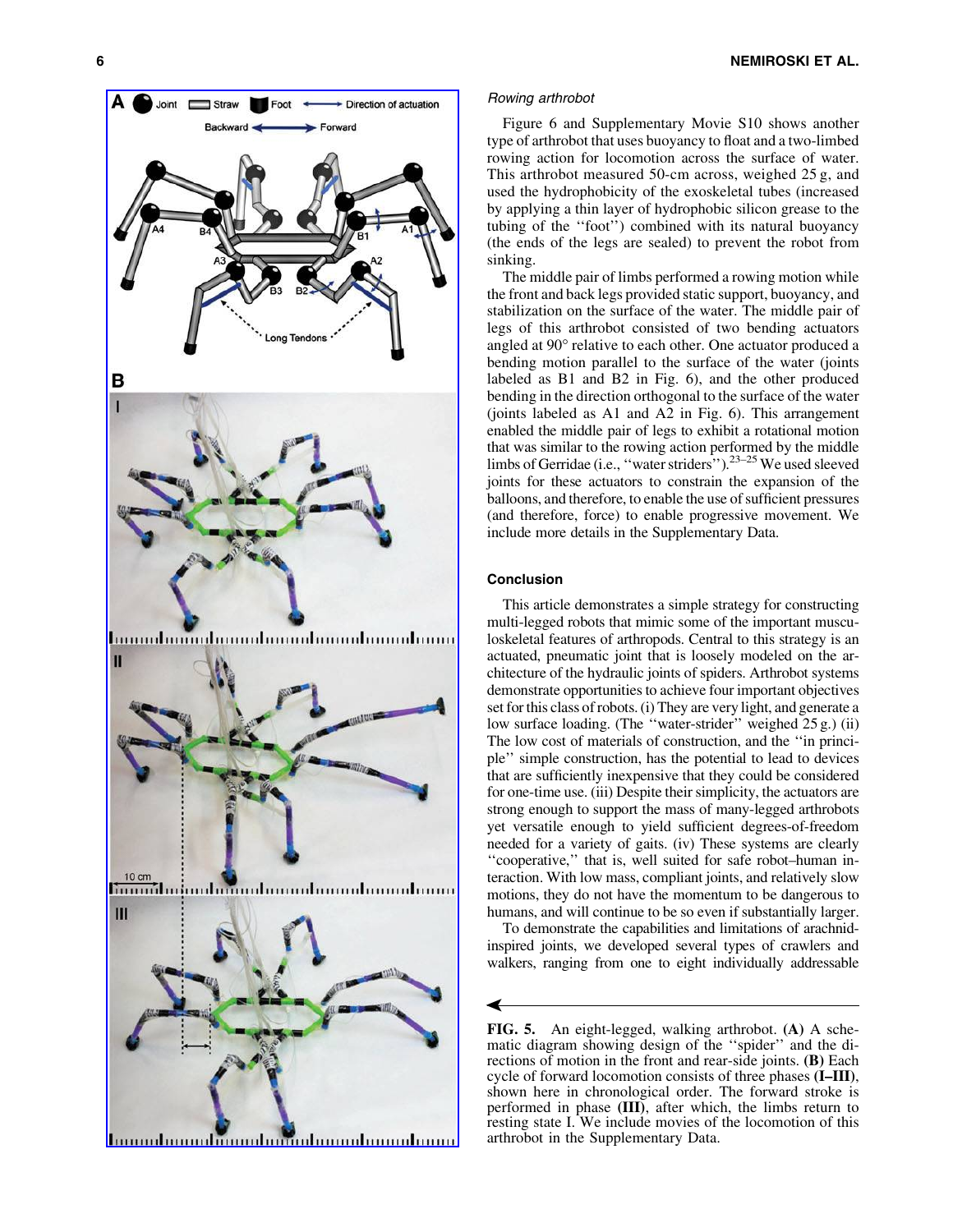

FIG. 6. A rowing arthrobot. (A) A schematic diagram of the rowing arthrobot, showing both actuated limbs and the four joints labeled with their directions of motion; joints labeled B1 and B2 are sleeved. (B) A photograph of the arthrobot on water. (C) Photographs that show the actuation sequence. Each cycle of forward motion requires four steps (I–IV), shown here in chronological order. The forward stroke is performed in phase II. The limbs return to the resting state I during phase III–IV. Supplementary Figure S6 shows a schematic breakdown of the locomotion of this arthrobot. We also include movies of the locomotion of this arthrobot in the Supplementary Data.

limbs. Scaling our arthrobots in size, number of limbs, and style of locomotion, provided a unique set of challenges for each multi-limbed platform, and therefore, suggested different avenues for innovation. For example, transitioning from four-legged crawling to four-legged walking arthrobots required modifications in the relative angles of limbs and the sequence of actuation. Transitioning from four-legged, to six-legged, and then to eightlegged arthrobots each necessitated major changes in the gait because of the different distributions of weight and balance. We developed sleeve-reinforced joints to overcome the weight and force requirements of the eight-legged and rowing arthrobots.

These studies represent exploratory efforts to mimic some of the aspects of the mechanism used by arachnids to flex their legs. Although this work has not yet reached the phase of application, the relatively simple form of actuation suggests, however, that devices using a similar mechanism might function with simple controls (as pneu-net-based grippers are now well established).<sup>26–28</sup> The integration of a light, semirigid structural element (the tube, which in this context is a cylindrical beam, with a high ratio of strength-to-weight) may make it possible to design legged ''walkers'' that function without the support of water (as required by many soft marine organisms), and are less cumbersome than the all-elastomeric systems we and others have already described.

There are many other opportunities for future developments. For example, one current challenge for these lightweight systems is progressive locomotion on smooth and/or inclined surfaces, due to a lack of sufficient traction. In the future, designing larger (heavier) robots and/or feet with greater contact area, traction, or

weight could enable locomotion on a wider variety of surfaces. Another opportunity for improvement is to gain greater control over the exact kinematics of the forward and return stroke of a limb to implement, for example, the careful timing required for walking using a spider-like ripple gait. The nonlinear dynamics during balloon snap-through are difficult to control when using a compressible gas to inflate elastomeric joints. Using inextensible pouches instead of elastomeric balloons and/or hydraulics instead of pneumatics may eliminate the snapthrough instability, enable greater force transduction, and allow for the bidirectional angular control necessary for applications that require precision in relative timing between limbs. Although helpful for precise control, these changes to the actuation mechanism would sacrifice weight and/or speed, especially for arthrobots with many joints.

Other advancements may involve use of (i) mechanically stronger components, including metal components, such as springs (in place of the elastomeric ''tendon'') or aluminum tubes in place of the polymeric exoskeleton; (ii) higher pressures of gas that enable the transduction of higher forces; (iii) box beams or other analogs to exoskeletons. The elastomers that we have used are simply those with which we are familiar; a broad range of polymers with properties much superior to the polymers we have examined are available. In prior work focused on silicone-based soft, four-legged walkers, we have already demonstrated a strategy for ruggedizing a soft robot to upgrade it from a ''tethered'' robot (one with connections to an external pressure source and controlling valves) to an untethered one in which all components (a small,